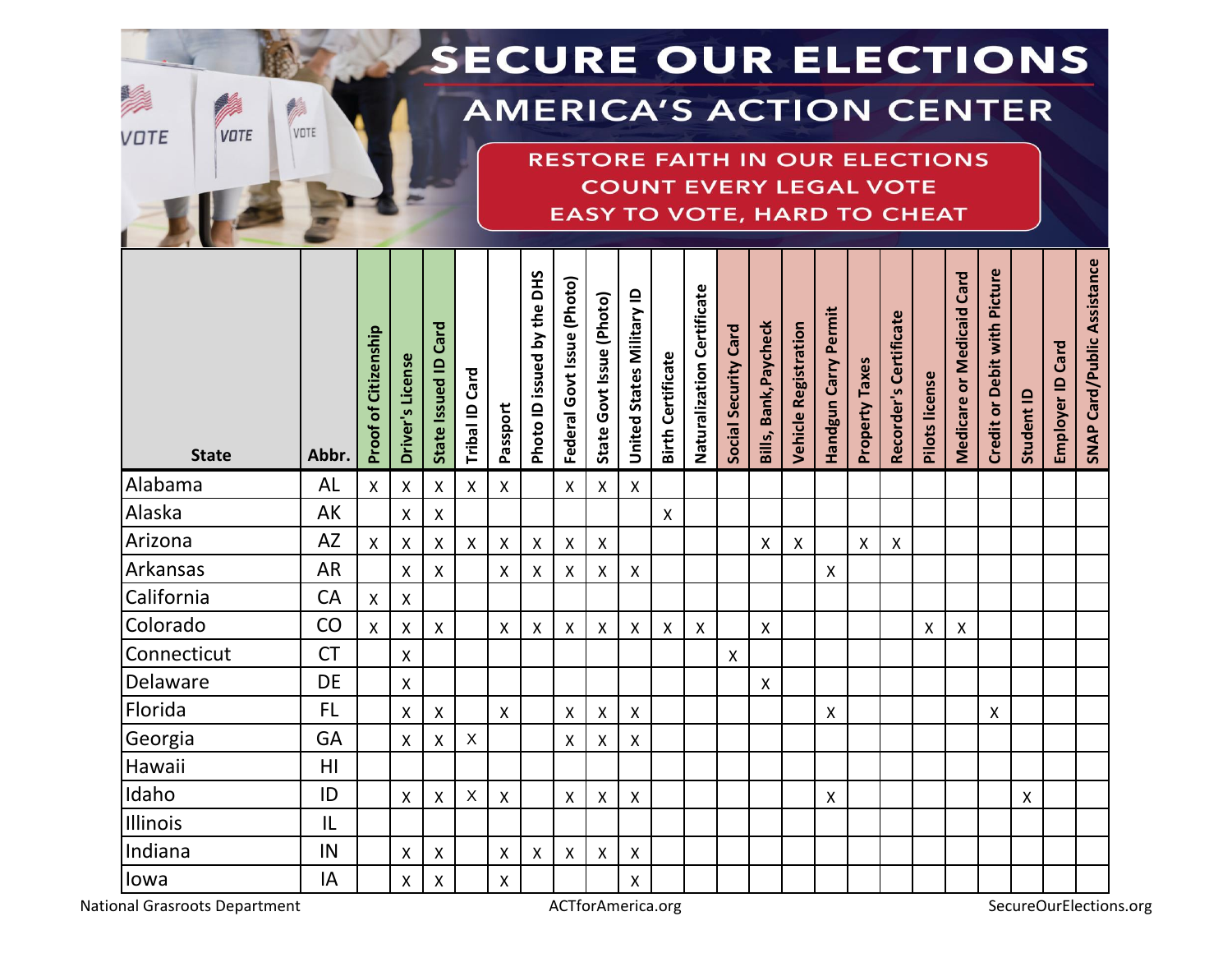| <b>State</b>      | Abbr.     | Proof of Citizenship | Driver's License | State Issued ID Card | Tribal ID Card            | Passport     | Photo ID issued by the DHS | Federal Govt Issue (Photo) | State Govt Issue (Photo) | United States Military ID | <b>Birth Certificate</b> | Naturalization Certificate | Social Security Card | Bills, Bank, Paycheck     | <b>Vehicle Registration</b> | Handgun Carry Permit | <b>Property Taxes</b> | Recorder's Certificate | Pilots license | Medicare or Medicaid Card | Credit or Debit with Picture | Student ID     | Employer ID Card | SNAP Card/Public Assistance |
|-------------------|-----------|----------------------|------------------|----------------------|---------------------------|--------------|----------------------------|----------------------------|--------------------------|---------------------------|--------------------------|----------------------------|----------------------|---------------------------|-----------------------------|----------------------|-----------------------|------------------------|----------------|---------------------------|------------------------------|----------------|------------------|-----------------------------|
| Kansas            | <b>KS</b> |                      |                  |                      | X                         | $\mathsf{X}$ |                            | X                          | X                        | X                         |                          |                            |                      |                           |                             | X                    |                       |                        |                |                           |                              | X              |                  |                             |
| Kentucky          | KY        |                      | X                |                      |                           |              |                            |                            |                          |                           |                          |                            | X                    |                           |                             |                      |                       |                        |                |                           | X                            |                |                  |                             |
| Louisiana         | LA        |                      | X                | X                    |                           |              |                            |                            |                          | X                         |                          |                            |                      |                           |                             |                      |                       |                        |                |                           |                              |                |                  |                             |
| Maine             | <b>ME</b> |                      |                  |                      |                           |              |                            |                            |                          |                           |                          |                            |                      |                           |                             |                      |                       |                        |                |                           |                              |                |                  |                             |
| Maryland          | <b>MD</b> |                      |                  |                      |                           |              |                            |                            |                          |                           |                          |                            |                      |                           |                             |                      |                       |                        |                |                           |                              |                |                  |                             |
| Massachusetts     | <b>MA</b> |                      |                  |                      |                           |              |                            |                            |                          |                           |                          |                            |                      |                           |                             |                      |                       |                        |                |                           |                              |                |                  |                             |
| Michigan          | MI        |                      | $\pmb{\times}$   | X                    | $\boldsymbol{\mathsf{X}}$ | X            | $\pmb{\times}$             | $\pmb{\times}$             | $\mathsf{X}$             | $\mathsf X$               | X                        |                            |                      |                           |                             | Χ                    |                       |                        |                |                           |                              | $\pmb{\times}$ |                  |                             |
| Minnesota         | <b>MN</b> |                      |                  |                      |                           |              |                            |                            |                          |                           |                          |                            |                      |                           |                             |                      |                       |                        |                |                           |                              |                |                  |                             |
| Mississippi       | <b>MS</b> |                      |                  |                      |                           | X            | $\pmb{\mathsf{X}}$         | $\mathsf X$                | $\pmb{\times}$           | $\pmb{\mathsf{X}}$        |                          |                            |                      |                           |                             | Χ                    |                       |                        |                |                           |                              | $\pmb{\times}$ |                  |                             |
| Missouri          | <b>MO</b> |                      | $\mathsf X$      | Χ                    |                           | X            | $\pmb{\times}$             | $\mathsf X$                | $\pmb{\times}$           | $\mathsf X$               |                          |                            |                      | $\boldsymbol{\mathsf{X}}$ |                             |                      |                       |                        |                |                           |                              | $\pmb{\times}$ |                  |                             |
| Montana           | <b>MT</b> |                      | $\pmb{\times}$   | X                    | X                         |              |                            |                            |                          |                           |                          |                            |                      |                           |                             | Χ                    |                       |                        |                |                           |                              | $\pmb{\times}$ |                  |                             |
| Nebraska          | <b>NE</b> |                      |                  |                      |                           |              |                            |                            |                          |                           |                          |                            |                      |                           |                             |                      |                       |                        |                |                           |                              |                |                  |                             |
| Nevada            | <b>NV</b> |                      |                  |                      |                           |              |                            |                            |                          |                           |                          |                            |                      |                           |                             |                      |                       |                        |                |                           |                              |                |                  |                             |
| New Hampshire     | <b>NH</b> |                      | Χ                | X                    | X                         | X            | $\pmb{\times}$             | X                          | $\mathsf{X}$             | X                         |                          |                            |                      |                           |                             |                      |                       |                        |                |                           |                              | X              |                  |                             |
| New Jersey        | <b>NJ</b> |                      |                  |                      |                           |              |                            |                            |                          |                           |                          |                            |                      |                           |                             |                      |                       |                        |                |                           |                              |                |                  |                             |
| <b>New Mexico</b> | <b>NM</b> |                      |                  |                      |                           |              |                            |                            |                          |                           |                          |                            |                      |                           |                             |                      |                       |                        |                |                           |                              |                |                  |                             |
| <b>New York</b>   | <b>NY</b> |                      |                  |                      |                           |              |                            |                            |                          |                           |                          |                            |                      |                           |                             |                      |                       |                        |                |                           |                              |                |                  |                             |
| North Carolina    | <b>NC</b> |                      | X                | X                    | X                         | $\mathsf{X}$ | $\boldsymbol{\mathsf{X}}$  | X                          | X                        | X                         |                          |                            |                      |                           |                             |                      |                       |                        |                |                           |                              | X              |                  |                             |
| North Dakota      | <b>ND</b> |                      | X                | X                    | $\boldsymbol{\mathsf{X}}$ | X            | $\pmb{\times}$             | X                          | X                        | $\mathsf{X}^-$            |                          |                            |                      | $\mathsf{X}$              |                             |                      |                       |                        |                |                           |                              | X              |                  |                             |
| Ohio              | OH        |                      | X                | X                    |                           | $\mathsf{X}$ |                            | X                          | X                        | $\mathsf{X}^-$            |                          |                            |                      | $\pmb{\times}$            |                             |                      |                       |                        |                |                           |                              | $\pmb{\times}$ |                  |                             |
| Oklahoma          | OK        |                      | $\pmb{\times}$   | X                    | $\mathsf X$               | $\mathsf{X}$ | $\pmb{\mathsf{X}}$         | X                          | $\pmb{\mathsf{X}}$       | X                         |                          |                            |                      |                           |                             |                      |                       |                        |                |                           |                              | $\mathsf{X}$   |                  |                             |
| Oregon            | <b>OR</b> |                      |                  |                      |                           |              |                            |                            |                          |                           |                          |                            |                      |                           |                             |                      |                       |                        |                |                           |                              |                |                  |                             |